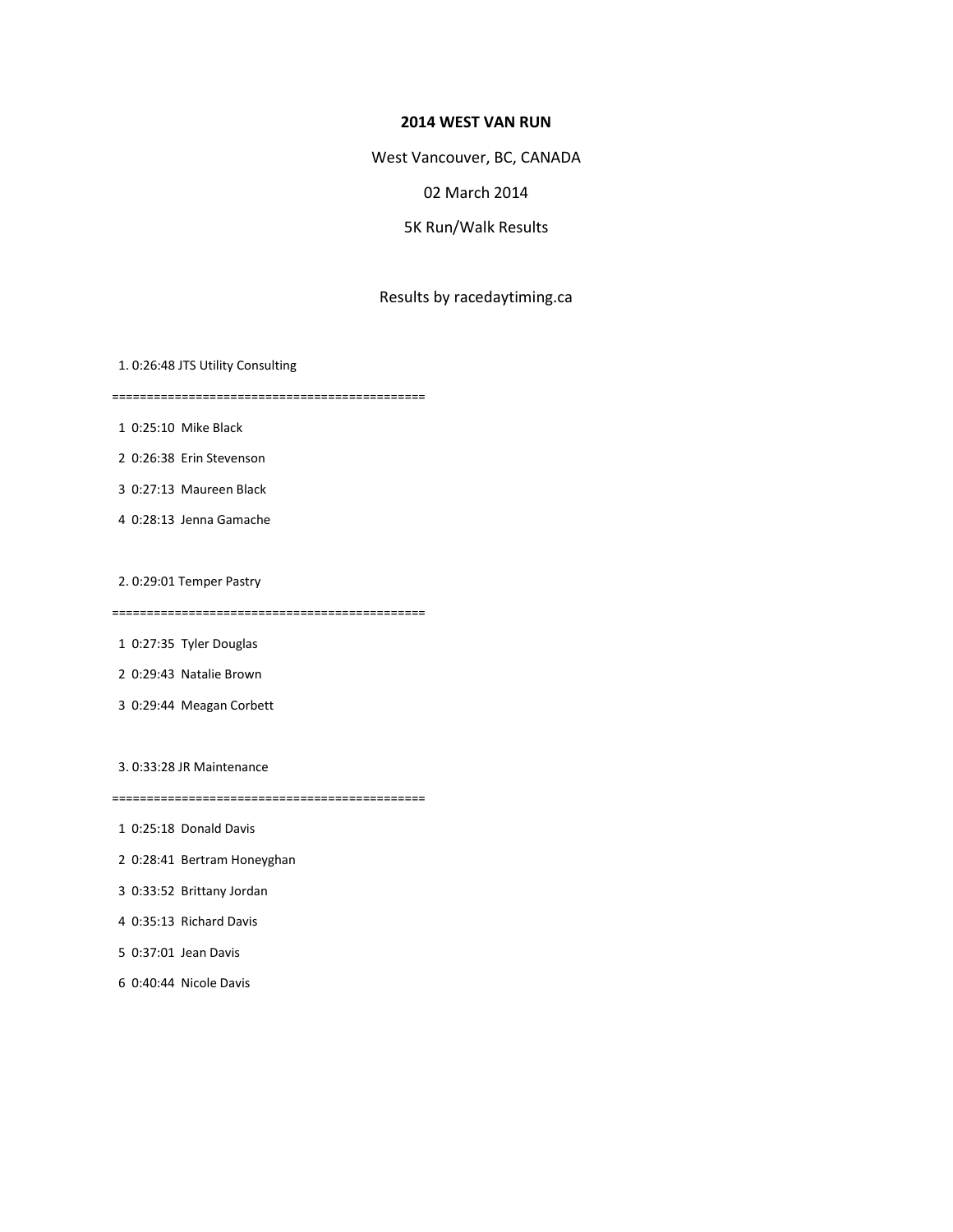4. 0:34:42 Freedom Health Studio

=============================================

1 0:24:05 Shawna Pollreisz

2 0:24:35 Graeme Strang

3 0:29:14 Nicole Wein

4 0:29:15 Adela Brezai

5 1:06:23 Brian Rudd

5. 0:37:21 Team 29

=============================================

1 0:33:52 Lily Ford

2 0:36:27 Hannah Hill

3 0:41:44 Helena Haidari

6. 0:39:51 North Shore Stars

=============================================

- 1 0:34:31 Kathleen Natrall
- 2 0:34:31 Jennifer Natrall
- 3 0:42:19 Maggie Cross
- 4 0:42:19 Georgia Cross
- 5 0:42:42 Olivia Picariello
- 6 0:42:44 Patricia Picariello

7. 0:40:25 Sole Girls

=============================================

- 1 0:28:06 Josh Hemond
- 2 0:31:45 Diana Pollock
- 3 0:31:45 Josie Padro
- 4 0:35:52 Grace Lily Wray
- 5 0:36:09 Liam Smith
- 6 0:36:13 Rory Pollock
- 7 0:36:31 Karina Gulamani
- 8 0:36:31 Amanda Lamkin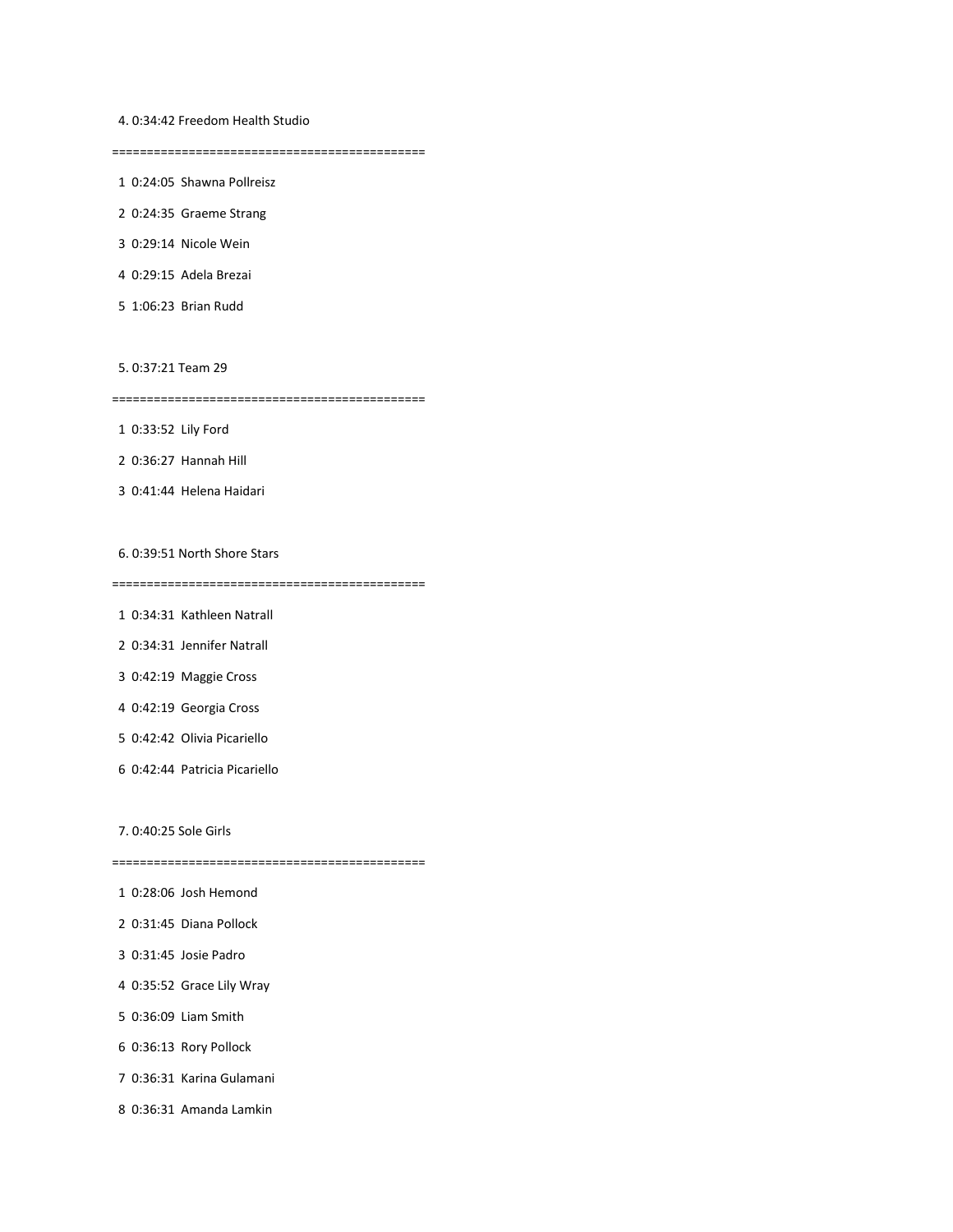- 9 0:36:32 Brooke Lamkin
- 10 0:36:58 Stephanie Betzold
- 11 0:37:15 Teresa Jin
- 12 0:37:45 Maya Dustin
- 13 0:37:48 Jill Earthy
- 14 0:37:55 Tessa Brossard
- 15 0:37:55 Chantelle Burke
- 16 0:39:53 Emma Smith
- 17 0:39:59 Darcey Dalzell Wood
- 18 0:40:00 Francine Smith
- 19 0:40:03 Olivia Dawson
- 20 0:40:07 Susan Chalmers
- 21 0:42:00 Giorgia Zen
- 22 0:43:02 Madelaine Brewer Yazdi
- 23 0:43:02 Maddie Marchant
- 24 0:43:59 Daisy Besner
- 25 0:48:36 Nadia Moradi
- 26 0:49:09 Sydney Maclean
- 27 0:51:53 Nina Winkler
- 28 0:51:56 Hein Winckler
- 29 0:52:01 Angelina Yang
- 30 0:52:01 Sophie Kenny

8. 0:47:45 Special Olympics North Shore

=============================================

- 1 0:30:48 Manuel Enright
- 2 0:33:45 Kara Williams
- 3 0:37:56 Tanya Salih
- 4 0:56:01 Sioned Dyer
- 5 1:00:27 Louise Odendaal
- 6 1:07:30 Andrew Redmond